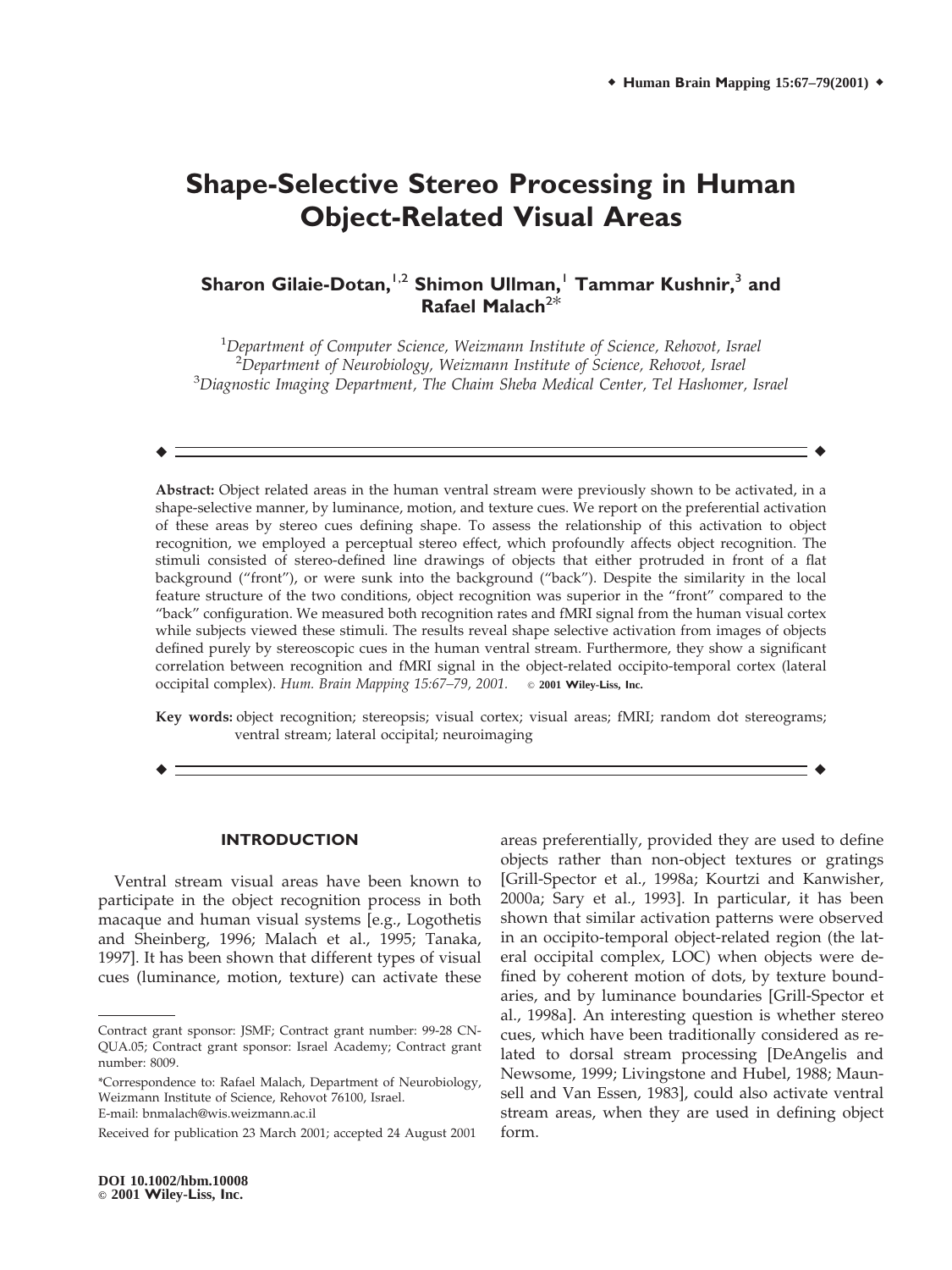Another issue that has received substantial interest is to what extent activation in high-order ventralstream areas is correlated with recognition performance. We have shown recently that the LOC manifests a high correlation to recognition in a rapid masking paradigm [Grill-Spector et al., 2000]. Stereoscopic images [Julesz, 1971] provide a convenient means to study such correlation because it has been demonstrated that recognition level in such stimuli can be substantially manipulated [Fox and Patterson, 1981; Lehmkuhle and Fox, 1980]. By switching the local depth sign of stereoscopically defined contours, which entails only a minor change in the local feature structure, the overall recognizability of images of objects changes significantly.

In the present experiment, we used stereoscopic stimuli to both map the human cortical regions that are activated preferentially by stereoscopically-defined object shapes, and to find what areas show correlation to the perceptual state of the observer. Our study demonstrates robust object-selective, stereoscopic signals in human ventral stream cortical regions. Furthermore, our results show that fMRI signal in the object-related lateral occipital complex (LOC), and particularly its anterior-ventral part, the posterior fusiform gyrus (pFs), is correlated with recognition performance. Some of these results have been published in an abstract form [Gilaie Dotan et al., 2000].

## **MATERIALS AND METHODS**

### **Subjects**

Nine healthy subjects (7 male, 2 female, ages 22–33) with normal eyesight and with good stereopsis gave written informed consent to participate in the experiment after the nature of the experimental procedures was explained. Subjects' stereopsis was verified using a set of 14 stereo images of objects before the experiment. This image set was not used in the experiment. The Chaim Sheba Medical Center ethics committee approved the experimental protocol.

## **Functional MRI**

Subjects were scanned on a 1.9 Tesla whole-body scanner (2T Prestige, Elscint) with standard birdcage headcoil. Sagittal localizer, high resolution (0.8  $\times$  $1.5 \times 4$  mm) T1-weighted images, and functional imaging EPI pulse sequences (T2\*-weighted, multi-slice, gradient-echo sequence;  $TR = 2,000$  msec,  $TE = 45$ msec, flip angle, 90°) with field of view 38.4  $\times$  19.2 cm<sup>2</sup>, matrix size 128  $\times$  72, and in-plane resolution of

 $3 \times 2.7$  mm were acquired. Slices were oriented perpendicular to the calcarine sulcus. The scanned area included 12 slices 4 mm thick, and covered most of the occipital lobe, extending into parietal and temporal lobes. Head motions were minimized using stabilizing head foams.

## **Visual stimuli**

Visual stimuli were generated on a Windows 2000 PC and back-projected via an Epson 5300 LCD projector onto a translucent screen located at the back of the scanner. Images were viewed through a tilted mirror, providing a maximal visual angle of  $40^{\circ} \times 30^{\circ}$ . The distance between the images and the subjects' eyes was 50 cm. Image size was  $350 \times 350$  pixels, subtending visual angle of  $\sim$ 15.74°  $\times$  15.74°.

Disparity-defined (stereo) images were created using Julesz-type random dot stereograms (RDS [Julesz, 1971]) and were viewed through red-green glasses. Each of the RDS dots consisted of  $2 \times 2$  pixels (0.089° visual angle). Two depth planes were created, each defined by a different shift between the red and green RDS channels (the green channel was shifted two RDS dots to the left of the red channel for first depth plane, and one RDS dot to the right for the second , so that the relative disparity between the two depth planes was three RDS dots (0.269° visual angle)). These two depth planes were used to generate all the disparitydefined (stereo) stimuli in the experiment. The disparity-defined figure-shape/grating ("foreground") was defined by one of the depth planes and the rest of the image ("background") was defined by the other depth plane.

The stimulus set included 30 images of objects and six grating images (3 horizontal, 3 vertical), each defined by three different ways: one by luminance (black on white), and two by a difference in disparity (both a "front-definition" when the first depth plane was used to define the shapes/gratings, whereas the second depth plane served as a "background", and a "backdefinition" reversing the roles of the two depth planes). The stimulus set also included six different flat RDS images having no disparity difference between the two eyes, and a blank image. Altogether 90 images of objects, 18 gratings images, six flat RDS images and one blank image were used.

More specifically, the stimulus set can be categorized into seven categories according to the epoch types as follows (Fig. 1): 1) Luminance-objects (LMO); common objects (such as bicycle, face, dog, chair) defined by black on white line drawings; 2) "Front" objects (FRO); the same line-drawn objects but defined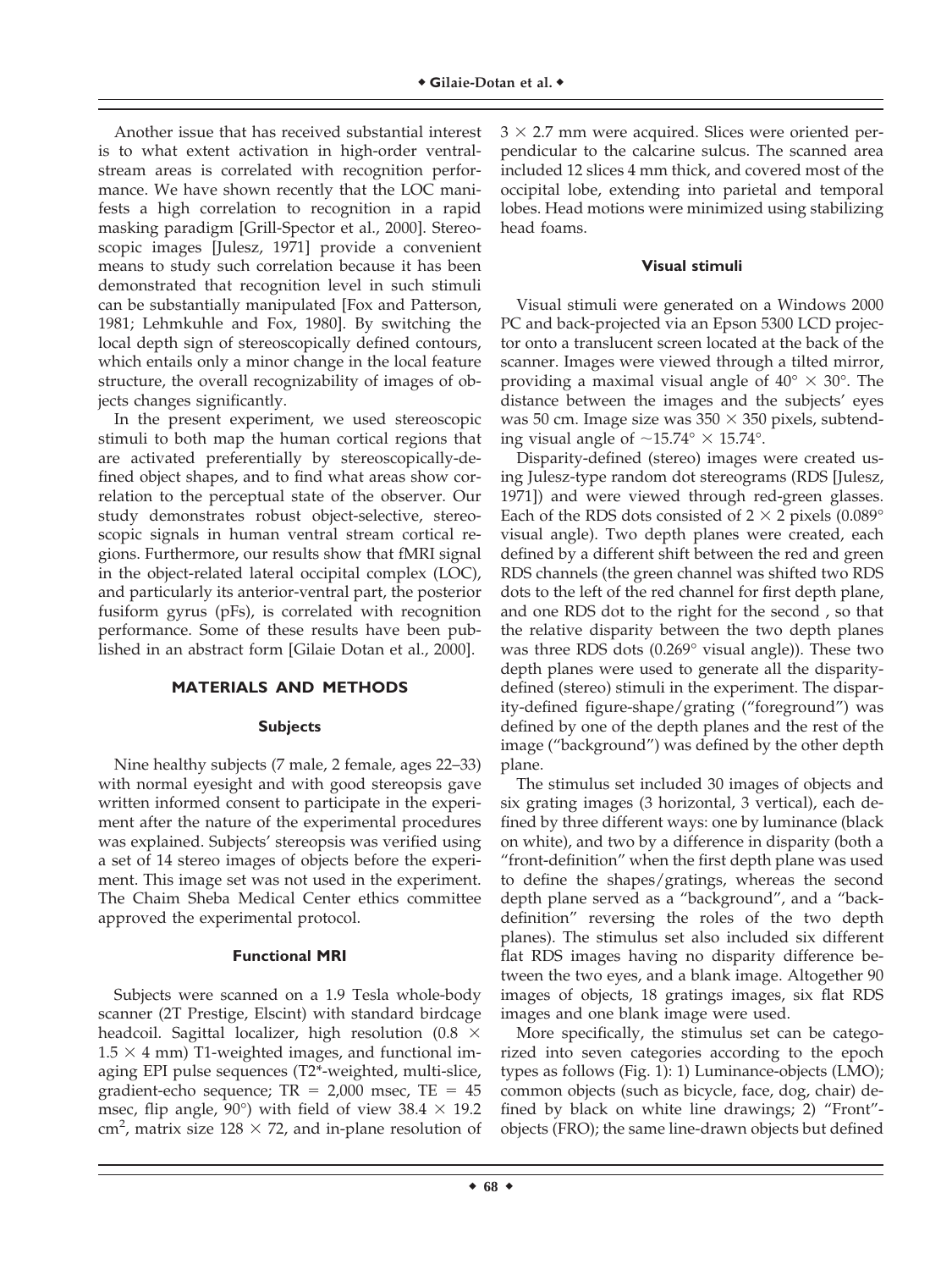

**Figure 1.**

Stereo-experiment: stimuli and time course. (**a**) Examples of the types of stimuli used in the experiment: Objects defined by random dot stereograms (RDS) that appeared either to float in front of the background surface, "front" objects (FRO), or to be sunk behind the surface, "back" objects (BKO). Black and white, luminance-defined object line drawings (luminance objects (LMO)). Gratings defined by RDS that appeared either to float in front of the background surface, "front" gratings (FRG), or to be sunk behind the surface, "back" gratings (BKG). Black and white, luminance-defined gratings (LMG). In addition, zero-disparity RDS were also used as controls (fRDS). Number of epoch repetitions for each stimulus type on its lower right. (**b**) A sample of the epochs in the course of the experiment. Short block design. Epochs of 8 sec with 6 sec of interleaving blanks.

by RDS, using uncrossed disparity, so they appeared to "float" in front of the background surface; 3) "Back"-objects (BKO); the same line drawings, defined by RDS but this time with crossed disparity so they appeared to be "sunk" behind the background surface; 4) Luminance-gratings (LMG); luminance-defined horizontal and vertical rectangular gratings; 5) "Front"-gratings (FRG); same gratings but defined by RDS and appearing to float in front of the background surface; 6) "Back"-gratings (BKG); same RDS-defined gratings appearing to be sunk behind the background surface; and 7) Flat surface (fRDS); identical RDS (zero disparity) in both eyes that appeared as a flat surface.

The line drawings were generated from the original objects by either tracing the contour of three-dimensional objects (from the library of Viewpoint Data Labs) and adding a few inside details, or by scanning line drawn objects into the computer and refining them in Adobe Photoshop 5.0. After that the lines were automatically thickened using Adobe Photoshop "minimum" filter.

The contrast of the luminance images (black on white) was 100%. The blank image was a gray surface and its luminance level was equal to the mean luminance averaged over all images in the experiment. Luminance gratings were defined by 0.342 cycles per visual degree, black to white ratio: 15% black, 85% white) so that the total number of black pixels was equal to the mean number of black pixels of all the luminance-object (LMO, see fMRI experiment) images. All images (including blank) had a fixation cross in the middle (bar length of 0.81° visual angle, width of 0.089°).

#### **FMRI experiment**

The experiment consisted of seven conditions corresponding to the seven types of images as detailed in Visual Stimuli section and can be seen in Figure 1.

Each epoch lasted 8 sec and consisted of six images of the same condition presented at a rate of 0.75 Hz. This was done to allow sufficient time for fusion in the RDS epochs. Epochs were interleaved by a 6 sec blank period. The object-condition epochs (LMO, FRO, BKO) were repeated five times each. The LMG and fRDS epochs were repeated four times each, and the FRG and BKG epochs were repeated two times each. Altogether the experiment consisted of 27 epochs. The number of epochs was chosen so as to optimize the testing of the activation to objects. The experiment started and ended with a 20 sec blank. The experiment lasted 412 sec. The images of corresponding LMO, FRO and BKO epochs were ordered randomly within epochs. To reduce priming effects, FRO and BKO images always appeared before their matching LMO image. Two of the five BKO epochs appeared before their corresponding FRO epoch.

Subjects wore the red-green plastic glasses throughout the whole experiment. Subjects were instructed to fixate on a small fixation cross, and to covertly name images (for grating to indicate their direction: horizontal or vertical). To reduce the imbalance in naming difficulty of objects and gratings, grating orientation varied (horizontal and vertical) and the phase shifted.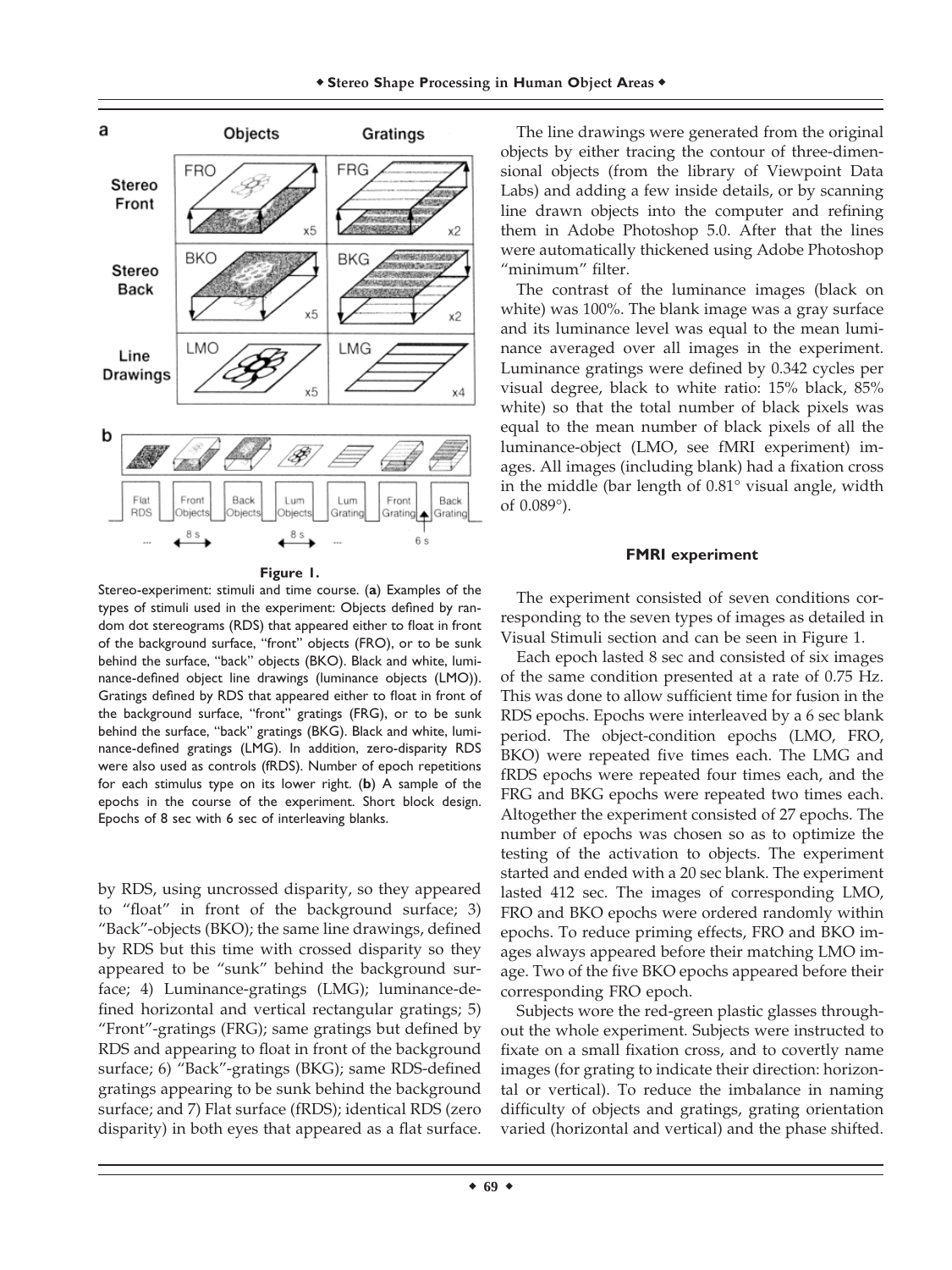## **Mapping borders of visual areas**

For six of the subjects, we mapped in the same scanning session, after the main experiment, the representation of visual meridians to define borders of retinotopic areas. These subjects were used for the analysis of retinotopic areas (V1/V2 and V4/V8). Detailed description of the meridian mapping experiment is given in Grill-Spector et al. [1998a,b]. Briefly, triangular wedges, compensating for the expanded foveal representation, consisting of gray scale natural images (half) or black and white texture objects (half) served as the visual stimuli. The wedges were presented in 16 sec blocks in four directions: left, right, up or down. Four cycles of each direction were shown with alternating blanks. Subjects were instructed to fixate on a central fixation cross.

## **Behavioral measurements**

Behavioral data were collected after the functional scan. We measured recognition performance of all images of objects used in the experiment, after the fMRI scan, while subjects were still in the scanner (six cases). In three cases, due to technical constraints, the measurement was taken outside the scanner immediately after the scan. The subjects were instructed to name overtly the images they saw. Recognition performance was measured as the percent of the correctly identified images. Naming was considered correct according to basic level categorization (for example dog, flower, boat, and face).

## **Data analysis**

The first six images were discarded. Activation time courses were shifted individually for each subject by 4 or 6 sec (2 or 3 TRs respectively). One subject was excluded from the data analysis because of poor quality of fMRI data. A detailed description of the data analysis procedures and statistical analysis is given in Grill-Spector et al. [1998a]. Briefly, preprocessing of the images was done using principal component analysis [Grill-Spector et al., 1998a; Reyment and Joreskog, 1993] to remove drift and high-frequency noise. Statistical maps were spatially smoothed using a Gaussian filter, and were obtained by regressing the data to an ideal box-car time-course. Time course of activation was extracted from selected regions. The percent signal change was calculated as the percent change from a blank baseline that is the mean signal of the blank epochs:

Percent signal

$$
= \frac{signal - mean[signal(blanks)]}{mean[signal(blanks)]} * 100
$$

All epochs belonging to the same condition were averaged together to provide an average condition activation level (for example, Fig. 5). Error bars indicate standard error at each time point between recurrences of the condition. Normalized fMRI activation (Fig. 7) was calculated for each subject according to the mean activation over all the objects epochs (LMO, FRO, BKO):

Normalized activation

$$
= \frac{mean[\%signal of specific object category]}{mean[LMO %signal, FRO %signal, BKO %signal]}
$$

Normalized recognition performance (Fig. 7) was calculated for each subject according to the mean recognition over all the object categories (LMO, FRO, BKO):

Normalized recognition

$$
= \frac{\text{mean}[\%correct of specific object category]}{\text{mean}[\text{LMO %correct},}_{\text{FRO %correct},\text{BKO %correct}]}
$$

To visualize functional data on surface format in Talairach space (see below), four subjects underwent a detailed anatomical scan (T1 SPGR sequence) from which a 3D anatomical volume was created and allowed surface reconstruction (see below). The original functional data (12 2D EPI slices) of these four subjects was superimposed on the unfolded cortex after careful alignment of the EPI images to the 3D anatomical volume. The aligned functional data of each subject was then co-registered into Talairach space coordinates.

For surface reconstruction and normalization, the cortex was segmented, and flattened maps were produced using the Brainvoyager software Package (R. Goebel, Brain Innovation, Masstricht, Netherlands). Briefly, after the 3D anatomical volume was transformed into Talairach space, the white matter was segmented at the white matter/gray matter transition, using a grow-region function. A smooth surface was aligned at the border, expanding slightly into the gray matter. The produced surface was then unfolded and cut along the calcarine sulcus for flattening. Talairach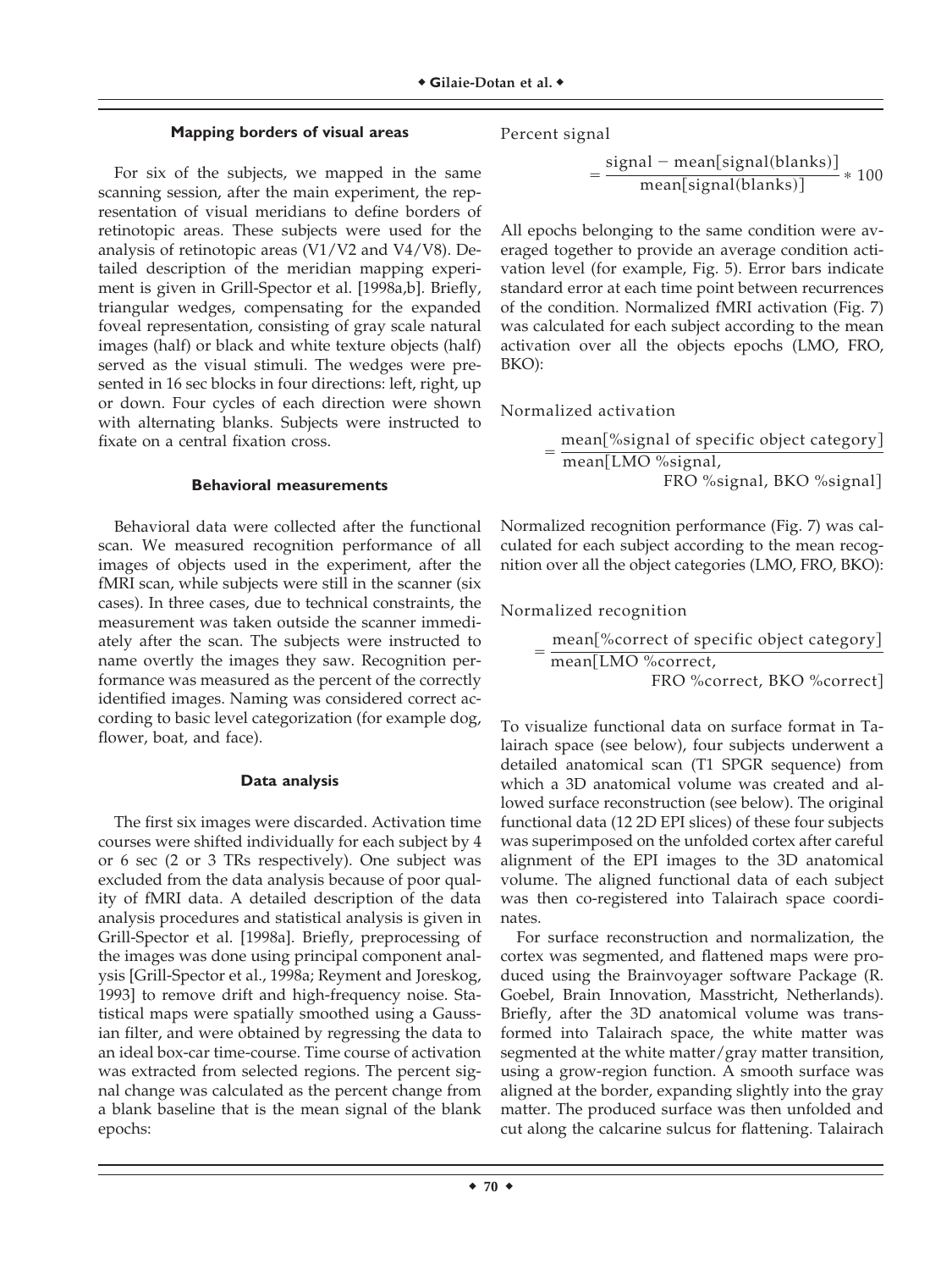coordinates were determined for the centers of each ROI.

### **Definitions of ROI**

Luminance-object selective regions were defined solely based on their preferential activation to luminance-defined objects compared to luminance-defined gratings and noise ( $LMO > LMG$  and  $fRDS'$  test) whereas the stereo-defined epochs and blanks were ignored. For each individual subject only significant voxels ( $P < 0.01$ ) were considered.

Stereo-object selective regions were defined solely based on their preferential activation to stereo-defined objects compared to stereo-defined gratings ('FRO and  $BKO > FRG$  and  $BKG'$  test,  $P < 0.01$ ) whereas the luminance-defined epochs and blanks were ignored.

Areas V1/V2 and V4/V8 were identified by their preferential activation to RDS stimuli over blank (FRO, BKO, FRG, BKG and  $fRDS >$  blank) because they were not activated preferentially by the luminance objects [see also Grill-Spector et al., 1998b].

### **RESULTS**

The first question we addressed in the present study was: can ventral stream object areas utilize purely stereoscopic depth cues in the object recognition process? To answer this question we compared activation profiles to images of luminance-defined, black on white, line drawings of objects (LMO, Fig. 1) with activation to the same line drawings generated by RDS (Stereo-objects: FRO and BKO, Fig. 1). Note that the appearance of the stereo line drawings can be decoded only in binocular viewing, using stereo disparity cues, whereas monocular viewing reveals only a meaningless collection of dots (Fig. 2). Square-wave gratings generated in black and white (LMG, Fig. 1) and the same gratings generated by RDS (FRG, BKG, Fig. 1) served as controls, because we have shown previously [Grill-Spector et al., 1998a] that the LOC is activated preferentially to objects compared to gratings. Black and white RDS with zero disparity (fRDS) were also used as controls to rule out monocular activation by RDS.

The second question we addressed was to what extent the fMRI signal was correlated with the ability to recognize objects. To answer this question we used a stereoscopic manipulation that profoundly affects recognition. We compared recognition rates and fMRI activation from the same stereoscopic images of line drawings created by RDS in two situations. In one, the objects appeared to "float" in front of the background



### **Figure 2.**

Illustration of the "Stereo Front" effect. Should be viewed with red-green or red-magenta glasses. Green on left eye, red on right eye creates a stereo "front" object (FRO). Red on left eye, green on right eye creates stereo "back" object (BKO). Small picture at lower right represents what should be seen (LMO). Note that the "front" object (green on left eye) is perceived much easier than the "back" object (green on right eye).

("front" objects, FRO, Fig. 1; for visualization see Fig. 2), and in the other they appeared to be "sunk" behind the background ("back" objects, BKO, Fig. 1; for visualization see Fig. 2). Note that previous studies [Fox and Patterson, 1981; Lehmkuhle and Fox, 1980] and our own psychophysical measurements (see below) reveal that the "front" object stimuli are much more recognizable than the "back" ones. We will refer to this phenomenon as the "Stereo Front" effect.

## **Convergence of stereoscopic and luminance cues in occipito-temporal object-related areas**

To search for cortical regions activated by stereodefined objects we conducted a statistical correlation test looking for preferential activation to epochs of stereo-defined objects compared to epochs of stereodefined gratings. This test highlighted voxels located in three main foci that were defined based on their location relative to retinotopic areas and anatomical criteria. The division between these object-selective regions was done by anatomical criteria as described below. Figure 3 shows the location of these foci (red and blue) in a folded, inflated and unfolded formats (see also Fig. 4). The borders of retinotopic visual areas are indicated by dotted lines. The three main foci consisted of: a) Dorsal foci (DF), which included the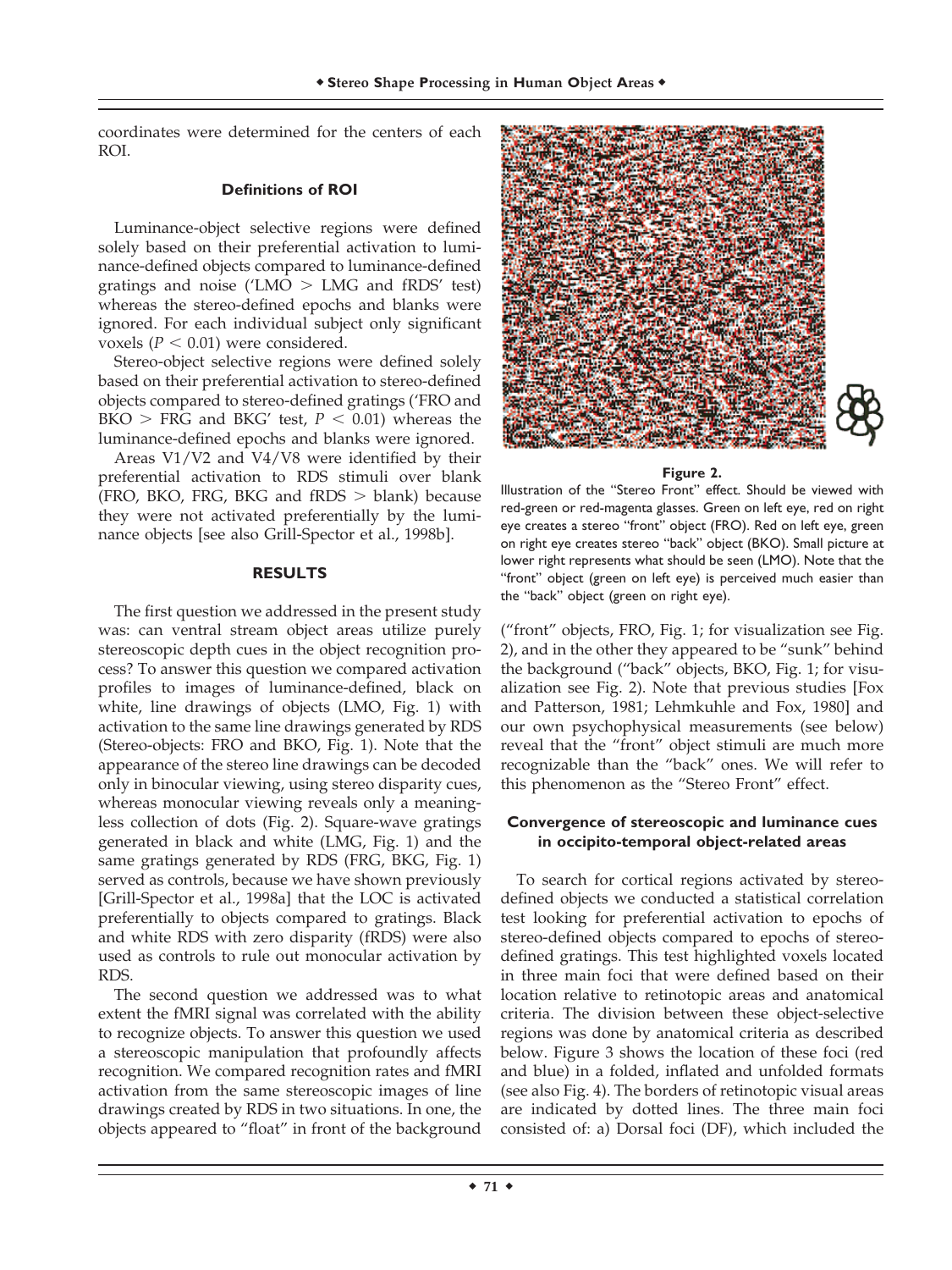

#### **Figure 3.**

Comparison of object-selective activation by stereo and luminance cues. Activation foci produced by stereo and luminance cues superimposed on folded, inflated, and unfolded left hemisphere of same subject. Sulci (dark gray), gyri (light gray). LO, lateral occipital; pFs, posterior fusiform; DF, dorsal foci; yellow, "luminance" objects-selective voxels; blue, "stereo" objects-selective voxels; red, overlap between them. Borders of retinotopic areas are

intraparietal sulcus (DF2, Table I) and a region that overlaps area V3a (DF1, Table I); b) lateral occipital focus (LO), which lies lateral and posterior to MT, extending into the posterior inferotemporal sulcus and anterior to V4/V8; c) posterior fusiform (pFs) gyrus, located anterior and lateral to areas V4/V8 extending into the occipito-temporal sulcus. LOC (LO and pFs) voxels were found anterior to orderly retinotopic areas throughout this study.

To explore how this activation pattern was related to the previously defined object-related LOC, we com-

indicated by white-dotted lines. LO activation focus also shown on conventional anatomical images (lower left). Note the substantial overlap between stereo- and luminance-defined object selective regions (red) in LOC (LO and pFs). STS, superior-temporal sulcus; ITS, inferior-temporal sulcus; OTS, occipito-temporal sulcus; Cos, collateral sulcus. Note that only the posterior part of the brain was scanned.

pared it to voxels that were preferentially activated by luminance-defined objects. The activated voxels were located in the LOC region as well as a few DF voxels (yellow and red in Figs. 3, 4). More importantly, there was a substantial overlap between the two maps (red in Figs. 3, 4), indicating that the same LOC voxels that were preferentially activated by luminance-defined objects (LO, pFs in Table I), were also preferentially activated when objects were defined purely by stereoscopic cues (RDS). DF showed preferential activation to stereo-defined objects but did not exhibit a high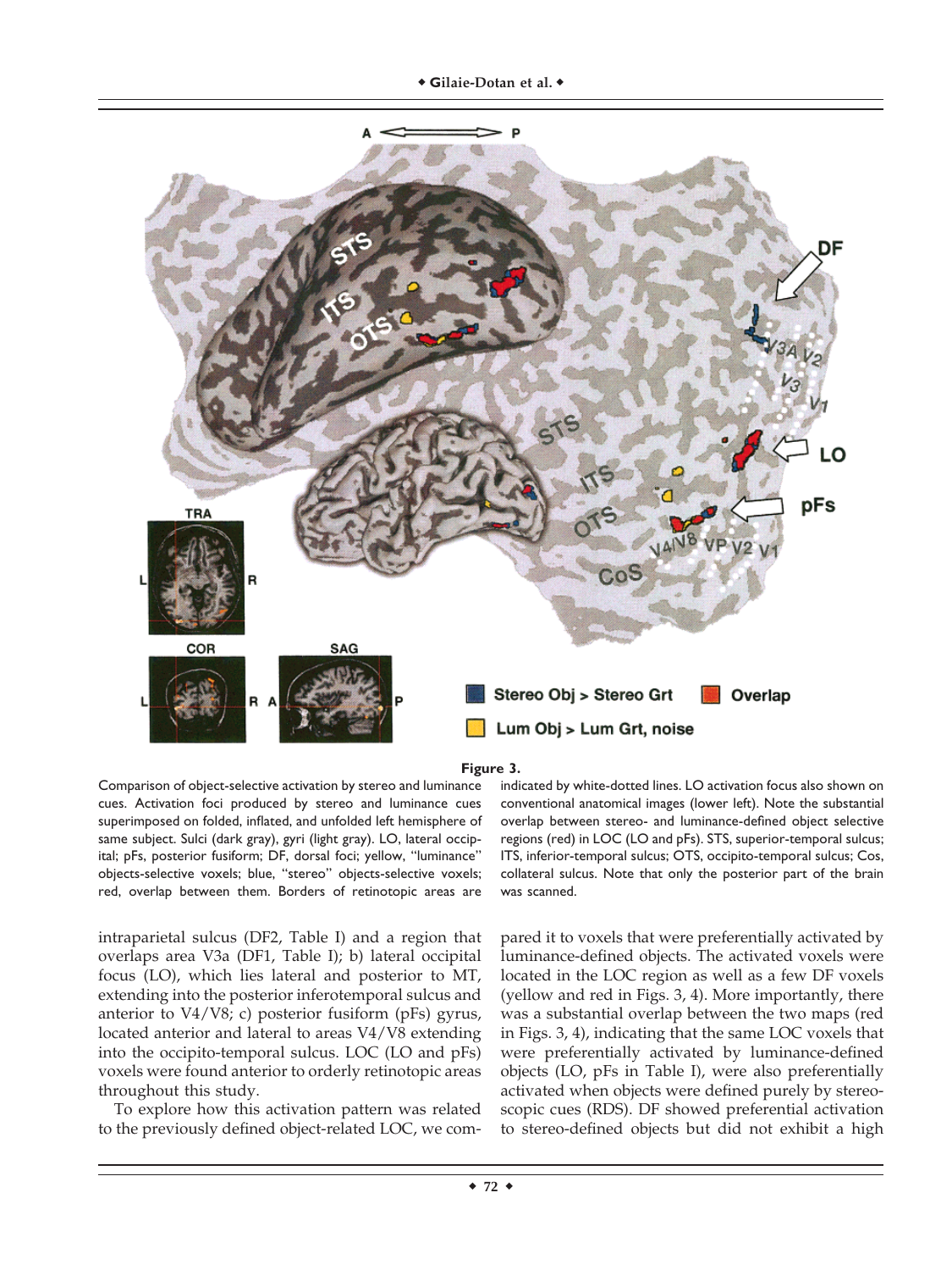

#### **Figure 4.**

Object selective activation foci in four hemispheres. Activation foci shown on four unfolded hemispheres in two subjects to illustrate typical inter-subject variability. Coloring of activation foci and notations similar to Figure 3. Note the overall similarity of the activation pattern across the different hemispheres and the sub-

degree of overlap. From the six subjects having DF foci preferentially activated by luminance-defined objects, there was an overlap with DF voxels preferentially activated by stereo-defined objects in four subjects and this overlap was weaker than in LOC.

Figure 4 shows the results from four unfolded hemispheres. Note the substantial overlap that appears in the LOC in both the right and left hemispheres. Table I shows average Talairach coordinates [Talairach and Tournoux, 1988] of the activation foci from four subjects.

We analyzed the activation levels of the different conditions using two independent statistical tests. Each test served as an independent localizer [Kanwisher et al., 1997] in which we searched for voxels in

stantial overlap (red) between stereo object-selective voxels and luminance object-selective voxels in LO and pFs. Note also that DF showed selectivity to stereo-defined objects but without significant overlap.

one statistical test and looked for activity in other experimental conditions that were not included in that statistical test. In one test we searched for luminanceobject selective regions (preferring luminance objects over luminance gratings and noise) and in the other test we searched for stereo-object selective regions (preferring stereo objects over stereo gratings). If indeed there was a convergence of stereo and luminance-defined cues on the same voxels, then we would expect that voxels in luminance-object selective regions would show enhanced activation to stereo objects over stereo gratings. Voxels in stereo-object selective regions would show enhanced activation to luminance-objects over luminance gratings and noise. Note that in both cases only one visual cue was used

|                                           | Left hemisphere                                       |                                                        |                                                       | Right hemisphere                                   |                                                       |                                                     |
|-------------------------------------------|-------------------------------------------------------|--------------------------------------------------------|-------------------------------------------------------|----------------------------------------------------|-------------------------------------------------------|-----------------------------------------------------|
|                                           | X                                                     |                                                        | z                                                     | X                                                  |                                                       | z                                                   |
| LO                                        | $-41.0 \pm 5.5$                                       | $-78.0 \pm 7.2$                                        | $-8.8 + 4.2$                                          | $40.8 \pm 6.1$                                     | $-68.0 \pm 6.2$                                       | $-4.5 \pm 2.6$                                      |
| pFs<br>DF <sub>1</sub><br>DF <sub>2</sub> | $-33.3 \pm 1.3$<br>$-25.0 \pm 7.3$<br>$-22.0 \pm 3.2$ | $-61.8 \pm 8.5$<br>$-82.3 \pm 8.3$<br>$-72.0 \pm 11.9$ | $-21.5 \pm 5.2$<br>$13.0 \pm 14.7$<br>$31.0 \pm 17.0$ | $36.8 \pm 5.0$<br>$30.3 \pm 5.0$<br>$25.5 \pm 1.3$ | $-59.5 \pm 5.0$<br>$-76.3 \pm 7.7$<br>$-72.5 \pm 6.4$ | $-15.3 \pm 2.6$<br>$13.8 \pm 3.3$<br>$29.3 \pm 6.6$ |

**TABLE I. Talairach coordinates**  $(n = 4)^*$ 

\* Talairach coordinates of four subjects that participated in the experiment. LO, lateral occipital; pFs, posterior fusiform. Dorsal foci: DF1, probably V3A; DF2, intra-parietal sulcus. Values represent mean  $\pm$  SD in mm. Foci of two subjects appear in Figure 4. LO, pFs voxels selected by 'luminance objects > luminance gratings and noise' test. DF voxels selected by 'stereo objects > stereo gratings' test.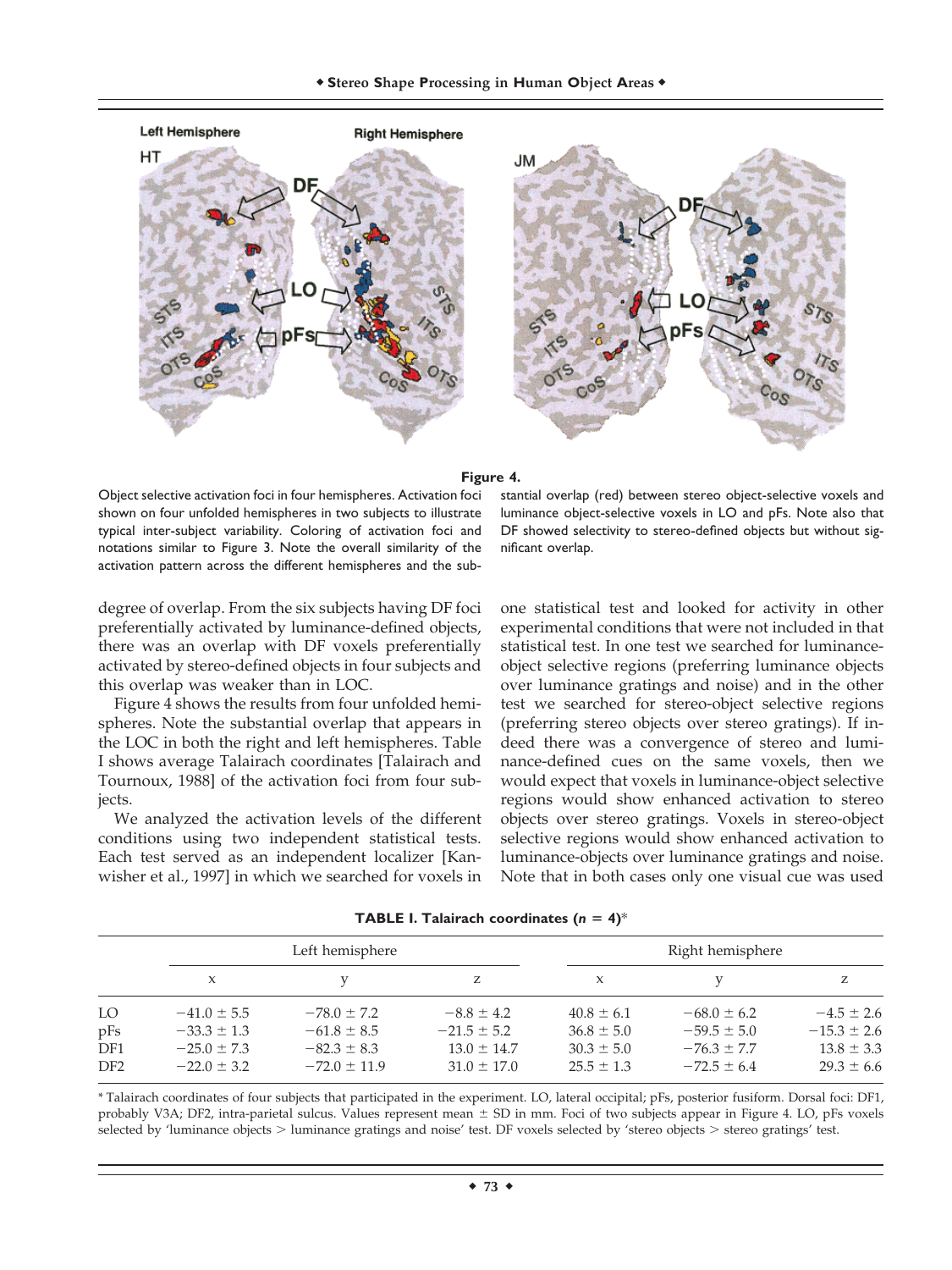

#### **Figure 5.**

Recognition rates and activation levels of the different conditions. (**a**) Mean recognition performance (% correct). (**b–d**) Regions defined by their preferential activation to luminance-defined objects vs. luminance-defined gratings and noise (LMO  $>$  LMG and fRDS). (b) Posterior fusiform (pFs). (c) Lateral occipital (LO). (d) Dorsal foci (DF). (**e**,**f**) Regions in retinotopic areas were identified by their preferential visual activation to random dots compared to blank (FRO, BKO, FRG, BKG, and  $fRDS >$  blank), and by meridian

for defining the ROI, and the preferential activation to the other cue could occur only if the two cues converged on the same voxel population.

The results of this analysis are shown in Figure 5 (for luminance object selective regions) and in Figure 6 (for stereo object selective regions). As can be seen in Figure 5b–d, there was a clear enhancement for stereo objects over stereo gratings in the pFs, LO and DF mapping done separately. (e) V4/V8. (f) V1/V2. Circle denotes an unbiased, significantly higher value for stereo objects over stereo gratings, asterisk denotes an unbiased, significantly higher, value for "front"-objects over "back"-objects (for *P*-values see Results). Values in (b–f) represent mean activation level across subjects over all the condition's epochs. Note the trend for preferential "front" over "back" activation (asterisk), particularly in the pFs.

regions, when they were defined purely by their preferential activation to luminance-defined objects. Significance values for "stereo objects  $>$  stereo gratings" in these regions as obtained by Student's *t*-test were: pFs,  $P < 2 \times 10^{-5}$ ; LO,  $P < 0.0002$ ; DF,  $P < 0.05$ . Also, as can be seen in Figure 6, there was a clear enhancement for luminance objects over luminance gratings and noise in these regions, when they were defined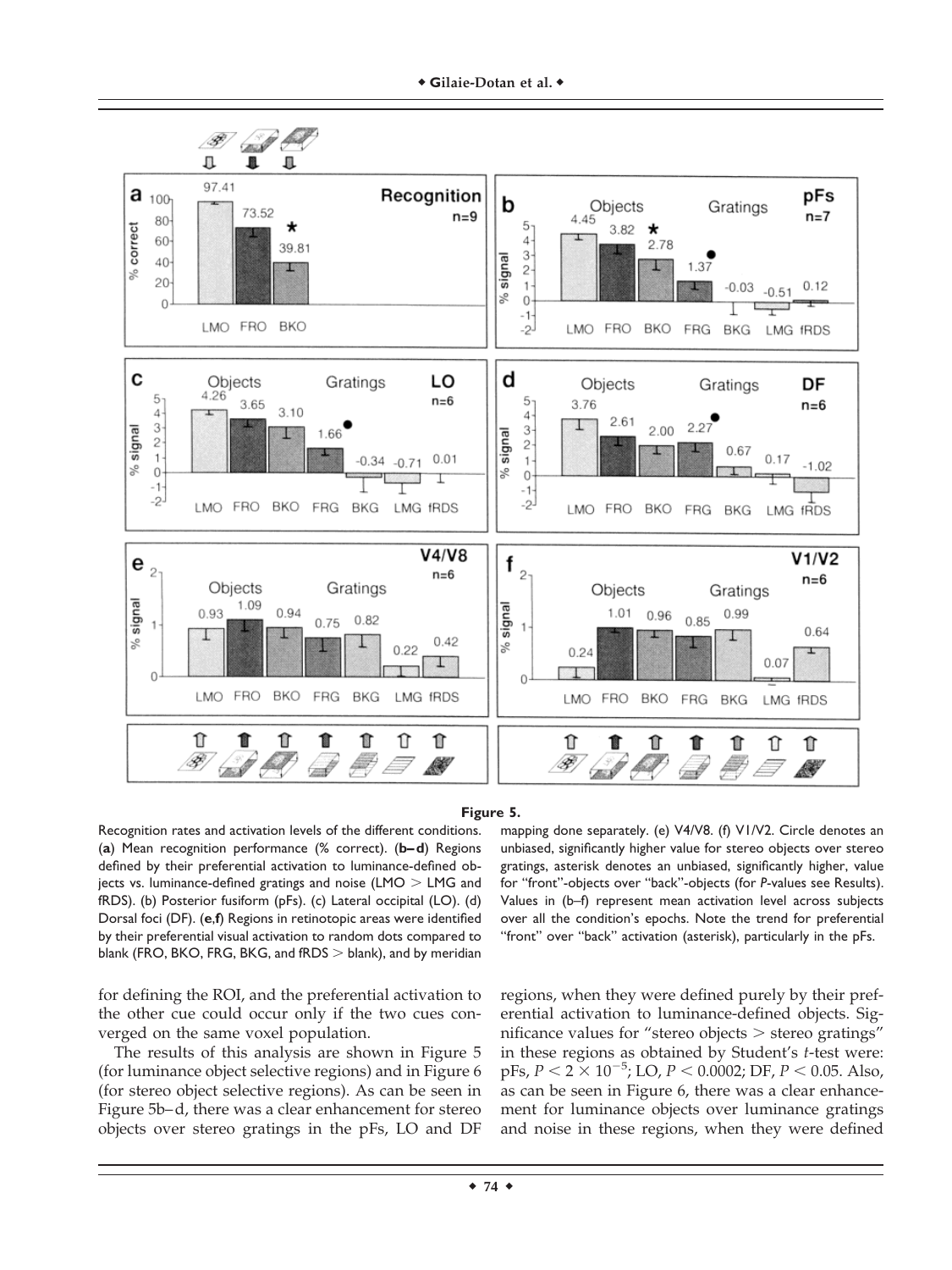

#### **Figure 6.**

Activation levels of the different conditions in stereo-defined, object-selective regions. Same histograms as described in Figure 5, except the activations were obtained from regions that were highlighted by their preference to stereo-defined objects compared to stereo-defined gratings (FRO and BKO  $>$  FRG and BKG). Circle denotes an unbiased, significantly higher value for luminance objects over luminance gratings and noise, asterisk denotes a significantly higher value for "front"-objects over "back"-objects, triangle denotes the same for gratings (for *P*-values see Results). Note that although the voxels were chosen by their stereo-object selectivity, they manifest a similar selectivity for luminance-defined objects (circle) indicating a clear convergence of object-related stereo and luminance signals in the LOC.

purely by their preferential activation to stereo-defined objects. Significance values for "luminance ob $jets$   $>$  luminance gratings and noise" in these regions as obtained by Student's *t*-test were: pFs,  $P < 6 \times$  $10^{-6}$ ; LO,  $P < 5 \times 10^{-7}$ ; DF,  $P < 0.003$ . These results further confirm the object selective convergence of stereo and luminance cues in these regions and specifically in the LOC (LO and pFs).

# **Superior activation to "front" objects over "back" objects manifested mainly in the posterior fusiform gyrus**

As noted earlier, the "front" vs. "back" stimuli differed greatly in their perceptual impact yet were quite similar in their local feature structure. To compare the activation level in the two conditions we defined regions of interest by an independent localizer [Kanwisher et al., 1997]. Object related regions were defined purely by their preference to luminance-defined objects over luminance-defined gratings and noise. Early visual areas were identified by a different localizer because we have shown previously [Grill-Spector et al., 1998b] that they are not activated preferentially by luminance objects. For all these regions we examined the activation level and explored whether there was a significant preference to "front" objects over "back" objects by running a paired Student's *t*-test for all such regions. The average activation levels of the different conditions are also shown in Figure 5. There was a preferential trend for "front" objects superiority over "back" objects in object related areas. The only region, however, that exhibited statistical significance for this contrast was pFs (Student's *t*-test; 1-tailed, paired probabilities: pFs, 0.00314; LO, 0.10997; DF, 0.11062).

Similarly, in regions activated preferentially by stereo objects over stereo gratings (Fig. 6), there was a tendency for preferential activation to "front" compared to "back" objects, particularly in the pFs region. This preferential activation was significant for objects in the pFs ( $P < 0.0004$ ), LO ( $P < 0.03$ ) and DF ( $P <$ 0.04). For gratings, a similar preferential activation for "front" vs. "back" gratings was found in the pFs and LO ( $P < 0.02$ ). Note that in this statistical test "front" and "back" objects received the same weight.

# **Direct correlation between fMRI signal and recognition performance**

To what extent was there a direct correlation between the recorded fMRI signal and the psychophysical performance of the subjects? To answer this question quantitatively, we measured psychophysical recognition performance of individual subjects to all the images of objects that were presented in the experiment. Measurements were taken inside the magnet immediately after the experiment. The results of these measurements can be seen in Figure 5a. Figure 7 shows, on a scatter plot, the relationship between normalized fMRI signal and normalized recognition performance for three object-related regions as well as for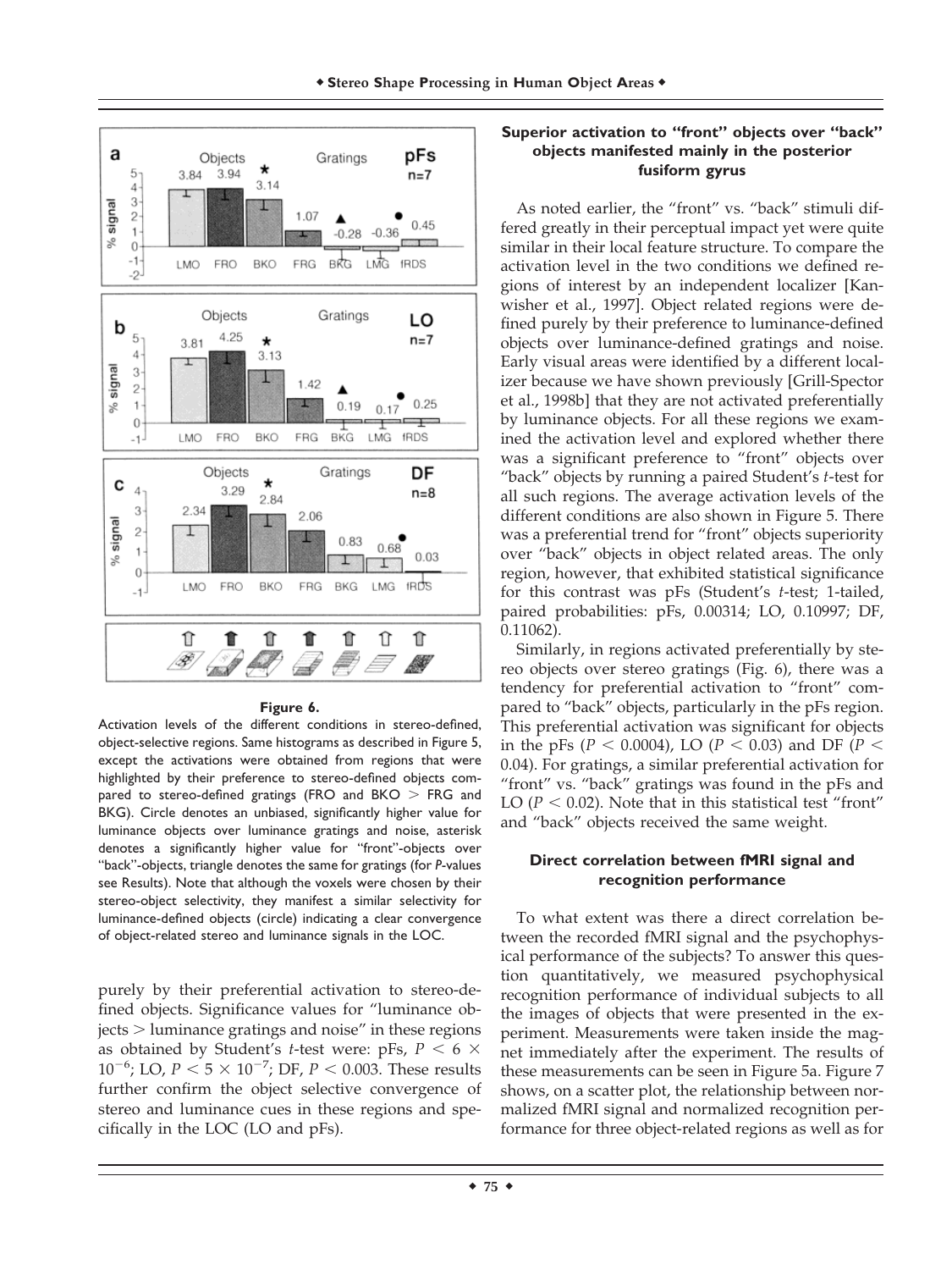

V1/V2 and V4/V8. The highest correlation between normalized recognition performance and normalized signal was exhibited in the pFs (Fig. 7a). LO showed a medium correlation (Fig. 7b), whereas low correlation was exhibited in V4/V8, DF (Fig. 7c,d) and especially in V1/V2 (Fig. 7e).

## **Testing for priming effects**

It could be argued that an important factor that may affect the activation to "front" and "back" objects is

# **Figure 7.**

Correlation between recognition rates and fMRI activation for the different anatomical areas. Scatter plots showing normalized fMRI activation vs. normalized recognition rate for the individual subjects and specific object categories (LMO, FRO, BKO). Anatomical object-selective ROI (LO, pFs, DF) are identical to the ones in Figure 6, V4/V8, V1/V2 identical to ones in Figure 5. Results from each region are shown separately, ordered according to correlation value. (a) Posterior fusiform (pFs),  $n = 7$ ; (**b**) lateral occipital (LO),  $n = 7$ ; (**c**) V4/V8,  $n = 6$ ; (**d**) dorsal foci (DF),  $n = 8$ ; (**e**)  $V1/V2$ ,  $n = 6$ . Each subject is denoted by a unique symbol colored in black for LMO, dark gray for FRO and light gray for BKO. Each symbol specifies normalized recognition vs. normalized fMRI activation as calculated by

*activation*~*norm*!

 $=$ *mean*@%*signal of specific object category*]  $mean$ [*LMO* %signal, *FRO* %*signal*, *BKO* %*signal*]

and

*recognition*~*norm*!

| mean \ % correct of specific |  |  |  |  |
|------------------------------|--|--|--|--|
| object category]             |  |  |  |  |
| mean[LMO %correct,           |  |  |  |  |
| FRO %correct, BKO %correct]  |  |  |  |  |

Regression line (solid), its equation and R (correlation) value are given for each plot. Note the high correlation in the anterior part of the LOC, the pFs (a), and the low correlation in retinotopic visual areas and DF (c–e).

some sort of a priming effect, i.e., whether the subjects were exposed to the easily seen "front" or luminancedefined objects before seeing the more difficult "back" objects. To rule out the possibility of priming from luminance-defined objects, a luminance-defined object (LMO) always appeared after both of its stereoscopicdefined objects (FRO, BKO). We are aware, however, that this ordering might cause cross-block adaptation effects. We expect that this effect will be minor because many images of objects were presented [Grill-Spector and Malach, 2001], and consequently, we do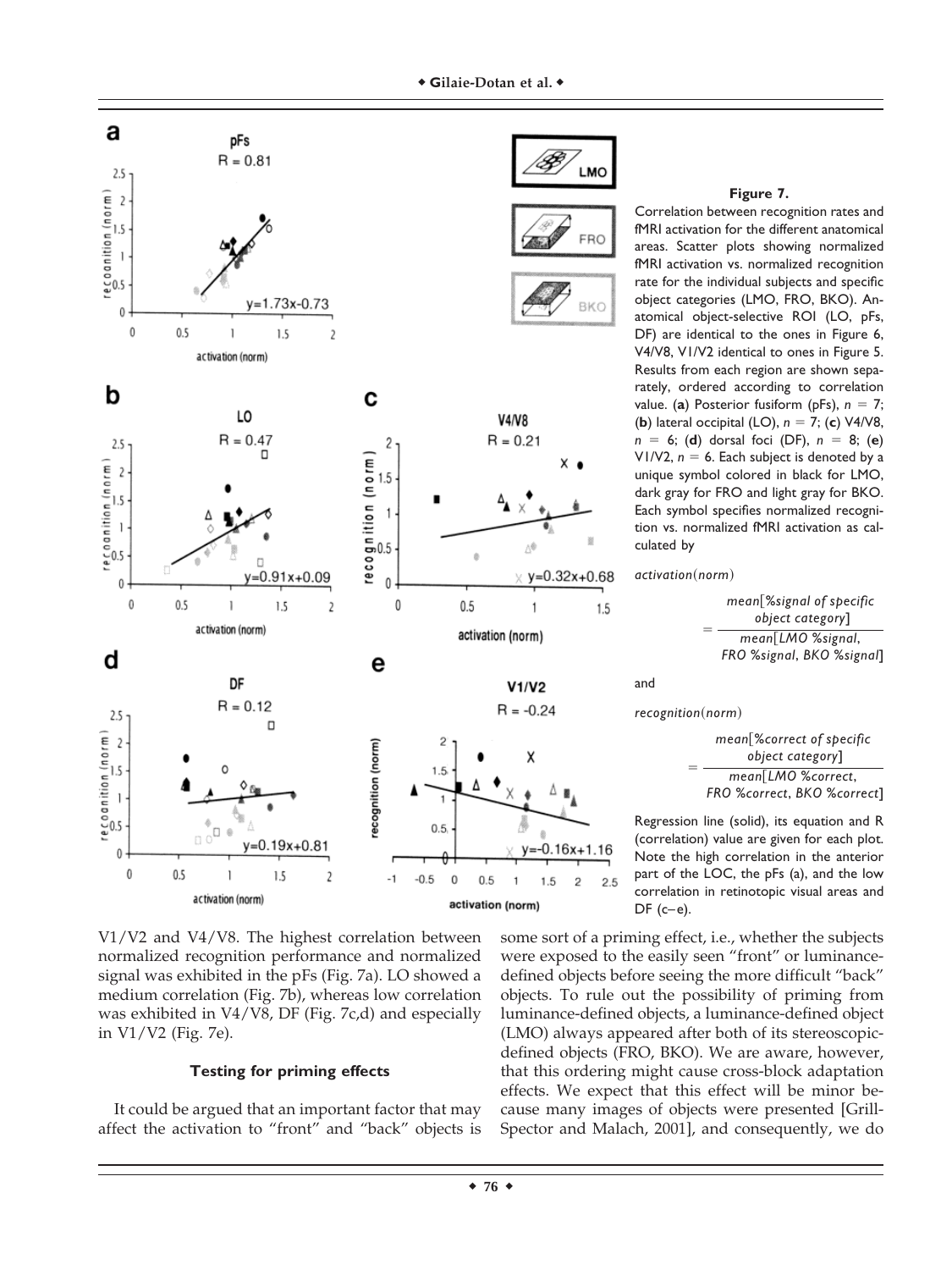| TABLE II. Priming effect: statistical significance* |           |           |           |           |           |  |  |
|-----------------------------------------------------|-----------|-----------|-----------|-----------|-----------|--|--|
|                                                     | V1/V2     | V4/V8     | DF        | LO        | pFs       |  |  |
|                                                     | $(n = 6)$ | $(n = 6)$ | $(n = 6)$ | $(n = 6)$ | $(n = 7)$ |  |  |
| $BKO^+$ $>$ $BKO^-$                                 | 0.8384    | (0.0582)  | 0.0715    | 0.0439    | (0.8057)  |  |  |
| $FRO+$ , $BKO+$ > $FRO-$ , $BKO-$                   | (0.2567)  | (0.3353)  | 0.3571    | 0.6274    | (0.5012)  |  |  |

\* Student's *t*-test (2-tailed, paired) probabilities in the different anatomical areas. Values smaller than 0.05 indicate that fMRI activation with priming was significantly different than fMRI activation without priming (in bold). Values without parenthesis relate to enhanced activation with priming while values in parenthesis relate to reduced activation with priming. FRO+, BKO+, "front," "back" objects with priming; FRO-, BKO-, "front," "back" objects without priming. DF, dorsal foci; LO, lateral occipital; pFs, posterior fusiform. A significant enhancement for "back" objects was noticed only in LO. No significant difference was noticed for objects with priming vs. objects without priming in all areas. Recognition rates were not included because all recognition measurements were gathered after the fMRI experiment (with priming).

not expect that this small change might affect our overall findings and conclusions. Also, two out of five of the "back" object epochs appeared before their corresponding "front" object epochs (so that 2/5 of the "back" objects had no possibility for priming effect).

To directly explore the possibility of priming between "front" and "back" objects, we analyzed the time course of activation separately for the following specific categories: "front" objects with priming  $(FRO+,$  appeared after their corresponding "back" objects), "front" objects without priming  $(FRO-)$ , "back" objects with priming  $(BKO+$ , appeared after their corresponding "front" objects), and "back" objects without priming  $(BKO-)$ . For the time-course analysis we used an independent localizer. Voxels in the pFs, LO, and DF foci were defined solely based on their preferential activation to the luminance-defined objects whereas the stereo-defined epochs were ignored. Areas V1/V2 and V4/V8 were identified by a different independent localizer. The results of this analysis are shown both in Figure 5 and in Table II, which depicts the statistical significance of the priming effect according to a paired Student's *t*-test. One can see that there was a small but significant priming enhancement for "back" objects in LO. This difference, however, was much smaller compared to the objects vs. gratings contrast.

### **DISCUSSION**

## **Stereoscopic object recognition**

A central question in visual cortex research is to what extent visual cues such as color and motion are treated in a segregated manner by different visual areas, and to what extent high order areas combine signals of different modalities in performing visual tasks. We have demonstrated previously [Grill-Spector et al., 1998a] that the LOC shows clear convergence of motion, texture and luminance cues when they are used to define objects. We extend this principle into the stereo domain, by showing that pure stereoscopic cues provide robust activation of the LOC and DF, provided that these cues are used to define visual objects.

A few single unit studies in monkeys' inferotemporal cortex, which is the presumptive homologue to humans' LOC [Malach et al., 1995], have investigated depth cues systematically. Janssen et al. [1999, 2000] have found sensitivity to stereo-defined depth profiles and also to "convexity versus concavity". This feature as an object descriptor is robust in the real world and might therefore be represented by TE columns [Tanaka, 1993, 2000]. Another recent study [Tanaka et al., 2001] has shown both sensitivity of IT neurons to shapes defined only by disparity cues, and also convergence of stereo, luminance and texture cues in single IT neurons. The stimuli used in this experiment were "flat" 2D shapes. This study supports our findings that stereo and luminance cues defining objects converge in high-level object areas. Although the stimuli used in these experiments and ours were different (Janssen et al. [1999, 2000] used abstract 3D shape profiles defined by disparity gradients, Tanaka et al. [2001] used 8 "flat" 2D basic shapes defined by disparity, and in our experiment we used "flat" 2D objects defined by disparity), their findings are compatible with our results indicating a role for stereoscopic cues in activation of high-level object areas.

Human neuroimaging studies [Gulyas and Roland, 1994; Mendola et al., 1999] have discussed the important role of V3A in depth processing and found foci that are anatomically similar to one of our dorsal foci (DF1). PET studies [Gulyas and Roland, 1994; Ptito et al., 1993] have shown stereoscopic activation starting in the primary and extrastriate visual cortex. Their stimuli, however, were simple shapes aimed at identifying basic stereoscopic processing, rather than ob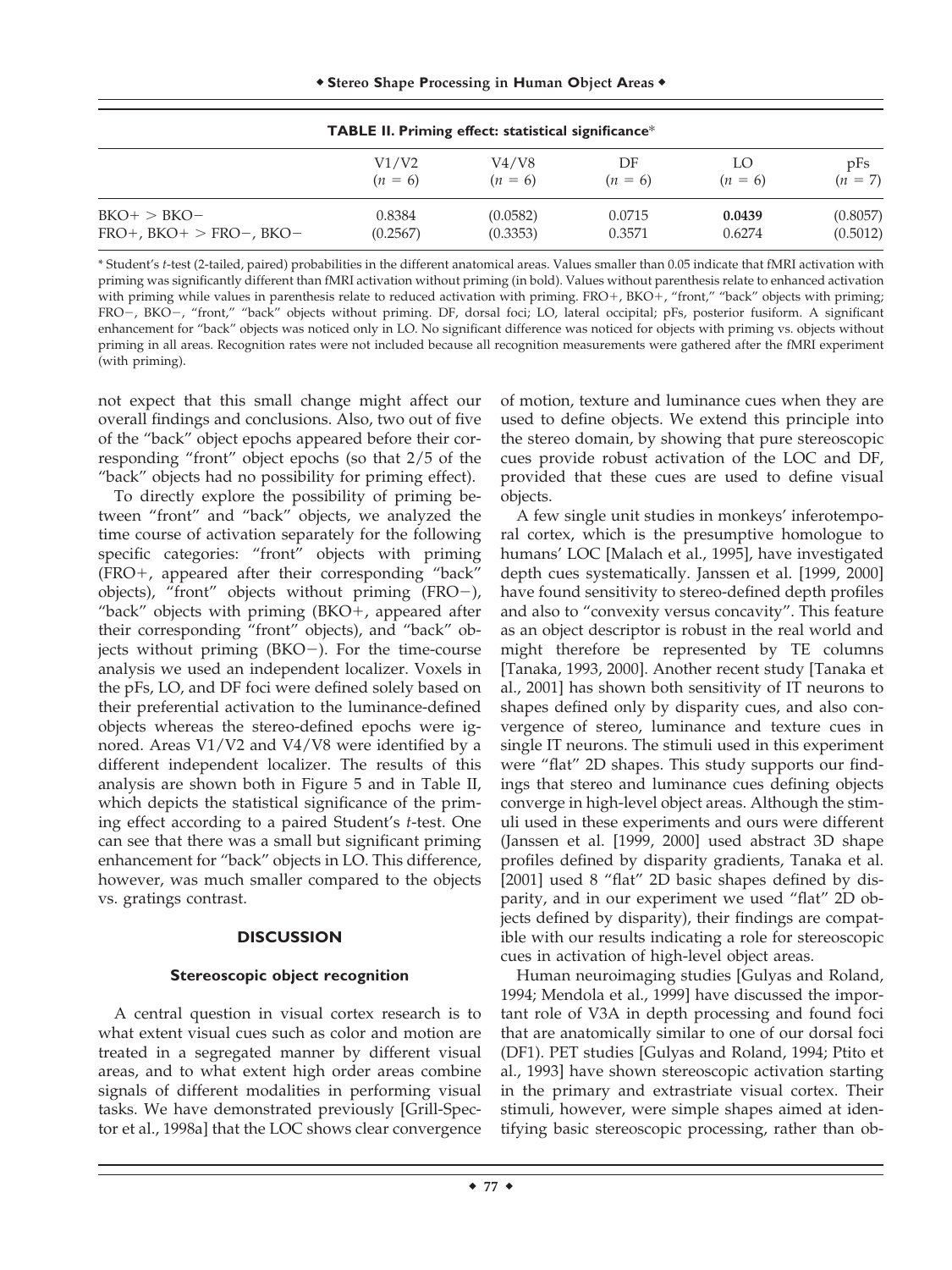ject recognition. Mendola et al. [1999] showed fMRI activation to a stereo defined simple shape (square surface) in an area that extends to the lateral occipital region, although it seems that its main focus of activation was V3A and V7. They have not, however, explored whether this activation showed shape-selectivity or was simply a reflection of general stereo processing. A recent fMRI study [Kourtzi and Kanwisher, 2000b] has shown indirectly stereo sensitivity in the LOC. Another recent fMRI study [Moore and Engel, 2001] reports on correlation between volume perception and the activation of LOC. It shows that 2D black on white images are perceived differently when primed for volume, and that only LOC activation is correlated with this change in perception.

Our study extends these findings in demonstrating shape-selectivity for stereo-defined patterns in human object-areas, because we saw clear preferential activation to stereo-defined objects compared to stereo-defined gratings (Fig. 5). To our knowledge, the present work is the first demonstration that shape selective stereoscopic processing can affect the activation in human ventral stream non-retinotopic object areas (LO, pFs).

# **Psychophysical "stereo front" effect**

Previous psychophysical studies have emphasized the bias toward the frontal stereoscopic plane ("front effect") [Fox and Patterson, 1981; Lehmkuhle and Fox, 1980]. They showed that for a fixed target position in depth, a stereoscopic target's recognition improved as the mask seemed further than the target (behind) and decreased when the mask was closer to the viewer. Nakayama et al. [1989] showed that when stereoscopic occluding bars appear in front of a face (as natural occluders appear), recognition performance is much higher than when they appear to be "sunk back."

Why are the "front" line drawings more easily recognizable than the "back" ones? One possibility, related to a suggestion advanced by Nakayama et al. [Nakayama et al., 1989] is that, as in real world situation, boundary contours separating adjacent regions of an image are always assigned to the front, closer object. In our experiment, when the stereoscopic contours were sunk behind the surface, they were assigned to the background surface (that was perceived as closer to the observer) and thus the objects became difficult to perceive. Another related possibility is that natural objects are defined by solid and not by void. The "front" objects can be thought of as solid-defined, whereas the "back" objects could be thought of voiddefined.

# **Relationship of fMRI activation to recognition performance**

To what extent is the activation by stereo-defined objects really related to object recognition? One way to explore this issue is to relate the fMRI activation to recognition performance. We have demonstrated recently, using a backward masking paradigm [Grill-Spector et al., 2000], that the correlation between recognition performance of subjects and fMRI signal was highest in the lateral occipital complex (LO and pFs). Other studies have also emphasized the correlation in this region between the ability to recognize objects and the fMRI activation [Bar et al., 2001; James et al., 2000].

In the present work we took advantage of the ability to change the recognizability of the stereo-defined objects through the "stereo front" effect (see above). We used this manipulation of switching the local stereo cues to explore the relationship between fMRI activation and object recognition. Our results show that the activation by stereo-defined objects in the LOC is correlated to recognition (Fig. 7a,b; see also Fig. 5a compared to Fig. 5b,c), especially in the more anterior part of the LOC, the pFs. This result is comparable with the backward masking results [Bar et al., 2001; Grill-Spector et al., 2000]. Because the switch from the "front" to the "back" condition involved only a minor change in the local feature structure, our results point to possible involvement of high-level stereo grouping in the LOC. It is also interesting in this respect that the more anterior part of the LOC, the pFs, showed the highest correlation. This provides further support to the possibility that the pFs may represent a higher-level processing stage within the LOC [Grill-Spector et al., 1999; Lerner et al., 2001].

# **Priming effects**

Priming refers to changes in the ability to identify a stimulus as a function of a prior encounter with that stimulus [e.g., Schacter and Buckner, 1998]. We have not found a strong priming effect in our study (Table II). Our study, however, was designed to minimize such effects (see methods). Our behavioral results, which were all gathered after initial exposure during the MRI scan, were not substantially affected by priming, because the "back" objects were still recognized much worse (correct recognition:  $39.81 \pm 7.22\%$  SEM) than the "front" objects (73.52  $\pm$  9.14% SEM). Although we did not measure the recognition directly during the scan, we would expect priming to reduce the difference between "front" and "back" recogni